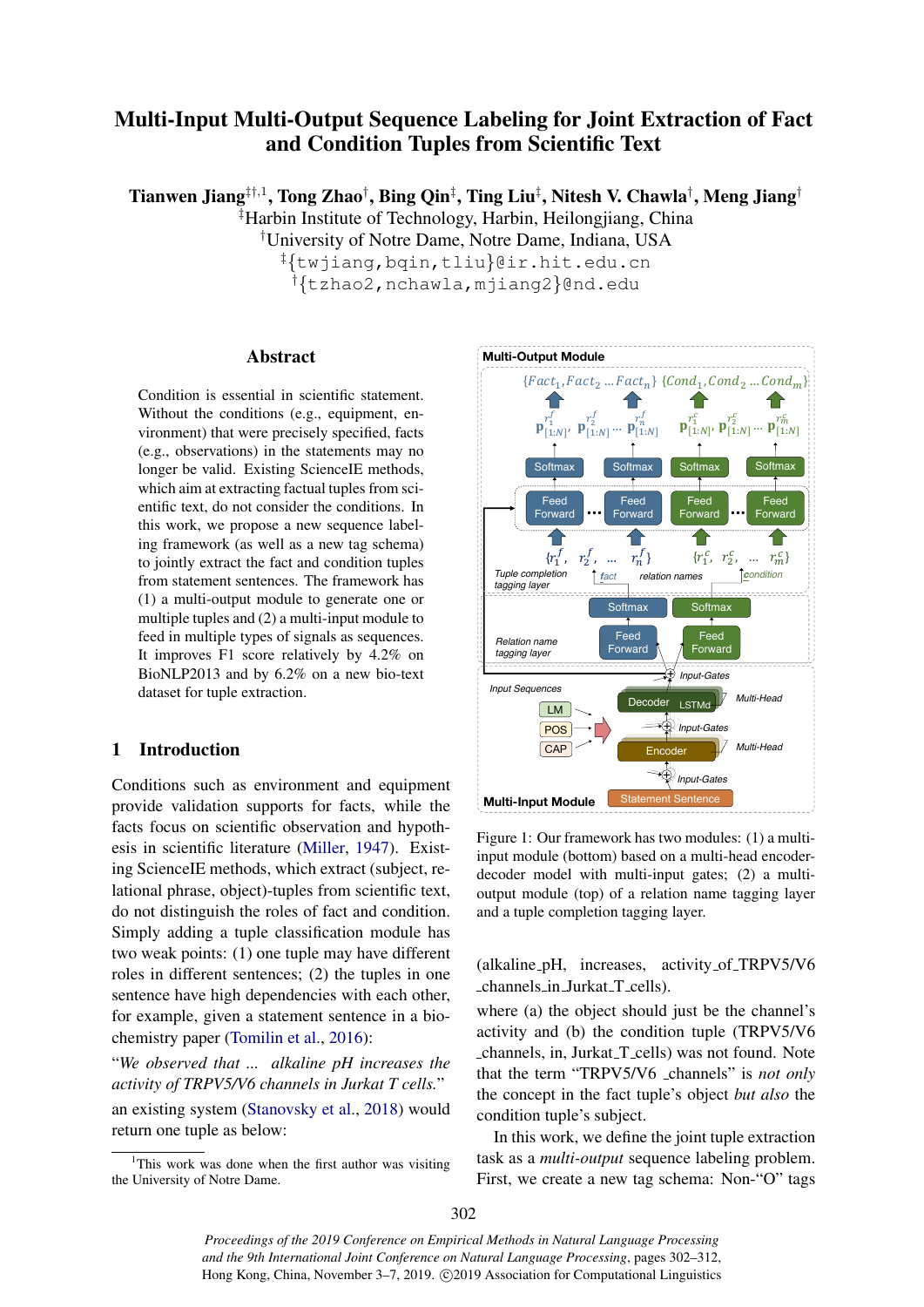are formatted as "B/I-XYZ", where

- $X \in \{ \text{fact. condition} \}$ :
- $Y \in \{1: \text{ subject}; 2: \text{relation}; 3: \text{ object}\};$
- $Z \in \{\text{concept}, \text{attribute}, \text{relational phrase}\}.$

Note that if  $Y = "2"$  then  $Z = "p"$ . So, the number of non-"O" tags is 20. Now each fact/condition tuple can be represented as a tag sequence. Moreover, it is the first work in sequence labeling that concepts and attributes are separated. The fact tuple in the example will ideally be: (alkaline\_pH, increases, {TRPV5/V6 channels : activity}).

Figure [1](#page-0-0) shows our framework. Multiple tag sequences are generated after the LSTMd decoder, each of which represents a fact or condition tuple. This multi-output module has two layers: one is a relation name tagging layer that predicts the tags of relational phrases and determines the number of output sequences; the other is a tuple completion tagging layer that generates the tag sequences for completing the fact and condition tuples.

To address the challenge of modeling the complex tag schema, besides language model, we incorporate as much information as possible from upstream tools such as Part-of-Speech tagging (POS), Concept detection, Attribute name extraction, and Phrase mining (CAP). And we transform them into tag sequences as the model input. We observe strong dependencies between the token's POS/CAP tags and target tags. We appreciate the high accuracy of existing techniques making the multi-input sequences available for new datasets.

The multi-input multi-output sequence labeling framework is named as MIMO. Experiments demonstrate that it improves F1 score relatively by 6.2% over state-of-the-art models for tuple extraction on a new bio-text dataset we will introduce in the later section. When transferred to the BioNLP2013 dataset without additional training, it improves F1 score relatively by 4.2%. We apply MIMO to a large set of 15.5M MEDLINE papers and construct a knowledge graph: An example can be found in Figure [4.](#page-7-0)

# <span id="page-1-1"></span>2 A New Dataset

We built a system with GUI (Figure [2\)](#page-1-0) to collect a new dataset for the joint tuple extraction purpose, named Biomedical Conditional Fact Extraction (BioCFE). Three participants (experts in biomedical domain) manually annotated the fact and condition tuples from statement sentences from 31 paper abstracts in the MEDLINE database. The an-

<span id="page-1-0"></span>

Figure 2: Annotation by four steps: (1) merge token(s) into a span; (2) make slots for a new tuple; (3) drag spans into the slots; (4) save annotations.

notation procedure took over 30 minutes on average for each paper. Here is a brief guide to the system. First, the users merged the token(s) into a span. Second, they gave a proper number of fact and/or condition tuple(s), where the proper number is not fixed but depends on the concrete sentence. Each tuple has five slots (subject's concept, subject's attribute, relation phrase, object's concept, and object's attribute). Third, they dragged the spans filling into the slots. If the three annotations are inconsistent, we filtered out the case. Eventually we have 756 fact tuples and 654 condition tuples from 336 annotated sentences. It is common to see one sentence having multiple facts and/or conditions, and actually 61%/52% statement sentences have more than one fact/condition tuples.

## 3 The Proposed Approach

Our approach has two modules: (1) a multi-input module that harnesses recent NLP development to process the text for input sequences from multiple tasks and feeds them into a multi-head encoderdecoder model with multi-input gates; (2) a multioutput module that generates multiple tuple tag sequences for fact and condition tuples, which consists of a relation name tagging layer and a tuple completion tagging layer, as shown in Figure [1.](#page-0-0)

#### 3.1 The Multi-Input Module

Preprocessing for input sequences: Following fundamental NLP techniques have achieved high accuracy requiring no additional training with labeled data: Language Model (LM) [\(Howard](#page-8-0) [and Ruder,](#page-8-0) [2018\)](#page-8-0), POS [\(Labeau et al.,](#page-9-3) [2015\)](#page-9-3), CAP [\(Luan et al.,](#page-9-4) [2018;](#page-9-4) [Jiang et al.,](#page-9-5) [2017;](#page-9-5) [Shang](#page-9-6)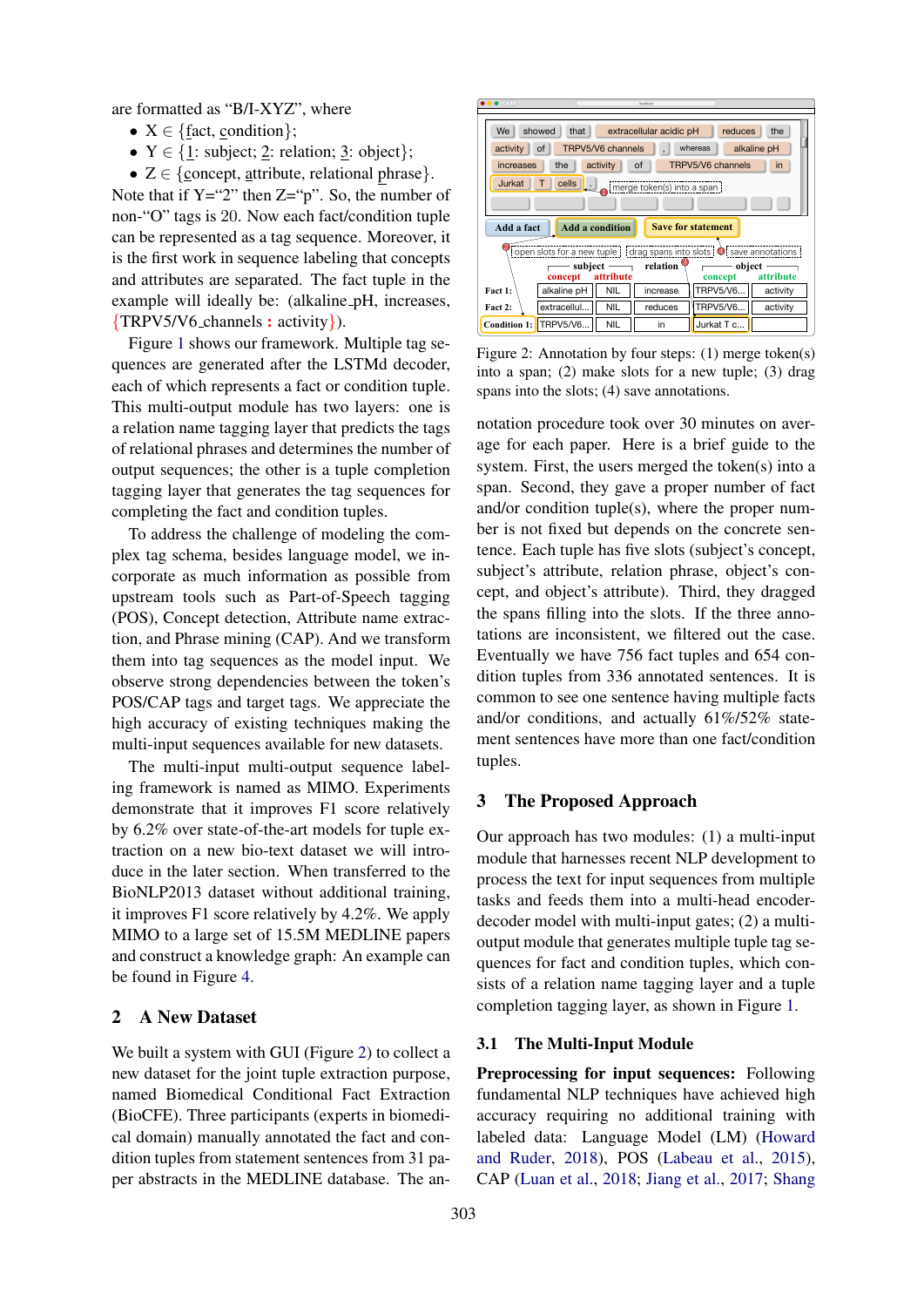[et al.,](#page-9-6) [2018;](#page-9-6) [Wang et al.,](#page-9-7) [2018a\)](#page-9-7). For any given input sentence, we tokenize it and represent each token by its word embedding (pre-trained GloVe vector in this paper). Then we get another three input sequences by the input sentence and the above three fundamental NLP techniques. (1) A pre-trained LSTM-based language model takes the sentence as input and returns semantic embedding sequence, where the dependencies between a token and its predecessors in distant contexts are preserved. (2) We employ NLTK tool to generate the POS tag sequence for the given sentence. The POS tag sequence indicates syntactic patterns of the words in a sentence, that is the dependencies between POS tags and output tags, like verbs (e.g., VBD) and predicates (e.g., B-f2p). (3) Multiple complementary IE techniques are used to detect concepts, attributes and phrases from the given sentences, being merged and resulting a CAP sequence. We make tags in the format of "B/I c/a/p" for the tokens of concepts, attributes, and phrases.

Each sequence encodes a specific type of dependencies. A combination of multi-type dependencies learns the complicated dependencies on the 21 tuple tags better than any sole type. LM learns the dependencies between a token and its predecessors in distant contexts, which helps predict the position of subject, relation, and object. POS encodes the syntactic features of words. Dependencies between the POS tag and tuple tag (e.g., "VBD" and "B-f2p") can be modeled. We also spot high dependencies between the CAP tag and tuple tag. For example, the tokens of "B/I-c" (concept) and "B/I-a" (attribute) tags have high probability of being labeled as "B/I-XYc" and "B/I- $XYa$ " in the output sequences, respectively.

Multi-head Encoder-Decoder: We investigate two neural models as encoder: one is bidirectional LSTM (BiLSTM), the other is the renown, bidirectional encoder representations from Transformers (BERT). We adopt a LSTM structure as the decoding layer (LSTMd) [\(Zheng et al.,](#page-10-0) [2017\)](#page-10-0). We observe that the input sequences may have different tag predictability on different sentences. For short sentences, POS and CAP are more useful (modeling local dependencies); for long sentences, LM is more effective (modeling distant dependencies). In order to secure the model's robustness on massive data, we apply a multi-head mechanism to the encoder-decoder model. Each

head of the encoder-decoder is fed with one type of input sequence, and they are combined at the end of decoder layer. Thus, the tag prediction becomes more stable than using a simple encoderdecoder without the multi-head.

Multi-input gates: We adopt the multi-input gates in ResNet [\(He et al.,](#page-8-1) [2016\)](#page-8-1) to take the most use of the multi-input sequences. We add the gates to the input of BiLSTM or BERT encoder, the input of LSTMd decoder, and the multi-output module.

#### 3.2 Multi-Output Module

We propose to generate multiple output sequences. As annotating multiple tuples from one sentence is common, a token may have different expected tags in the tuples. On BioCFE, we observe that 93.8% statement sentences make multiple tuples: 21.7% of the sentences have at least one token that appears in at least one fact tuple and at least one condition tuple, expecting tags "B/I-fYZ" and "B/I-cYZ"; 18.1% of the sentences have at least one token that appears in one condition tuple as a part of subject and in another condition tuple as a part of object, expecting tags "B/I-c1Z" and "B/Ic3Z". Therefore, we extend the typical one-output sequence labeling to a multi-output design.

Then what is the number of output sequences? We reveal the significant role of relation names in making tuples. If we tagged the relation names out, for each relation name, of tags beginning with "B-f2p" as a fact's and "B-c2p" as a condition's, the module would generate an output sequence, respectively. Then we extract all possible tuples, whose relation has been specified, from every output sequence. Two observations on the annotated data support this idea: We transform each of the 1,410 tuples into a tag sequence. For the same sentence, if the tuples' relation names are the same, we merge their tag sequences into one and then use the matching function in [\(Stanovsky et al.,](#page-9-2) [2018\)](#page-9-2) to recover the tuples. First, 0 token has conflicting tags among the 240 merged sequences. Second, the recovery has 0 missing or wrong tuple. So, generating one output sequence and completing the tuples per relation name is practical.

The multi-output module has two layers: one is a relation name tagging layer and the other is a tuple completion tagging layer.

Relation name tagging (RNT) layer: It consists of feed-forward neural networks (FFNs) and softmax layers. Decoded vectors are fed into the FFNs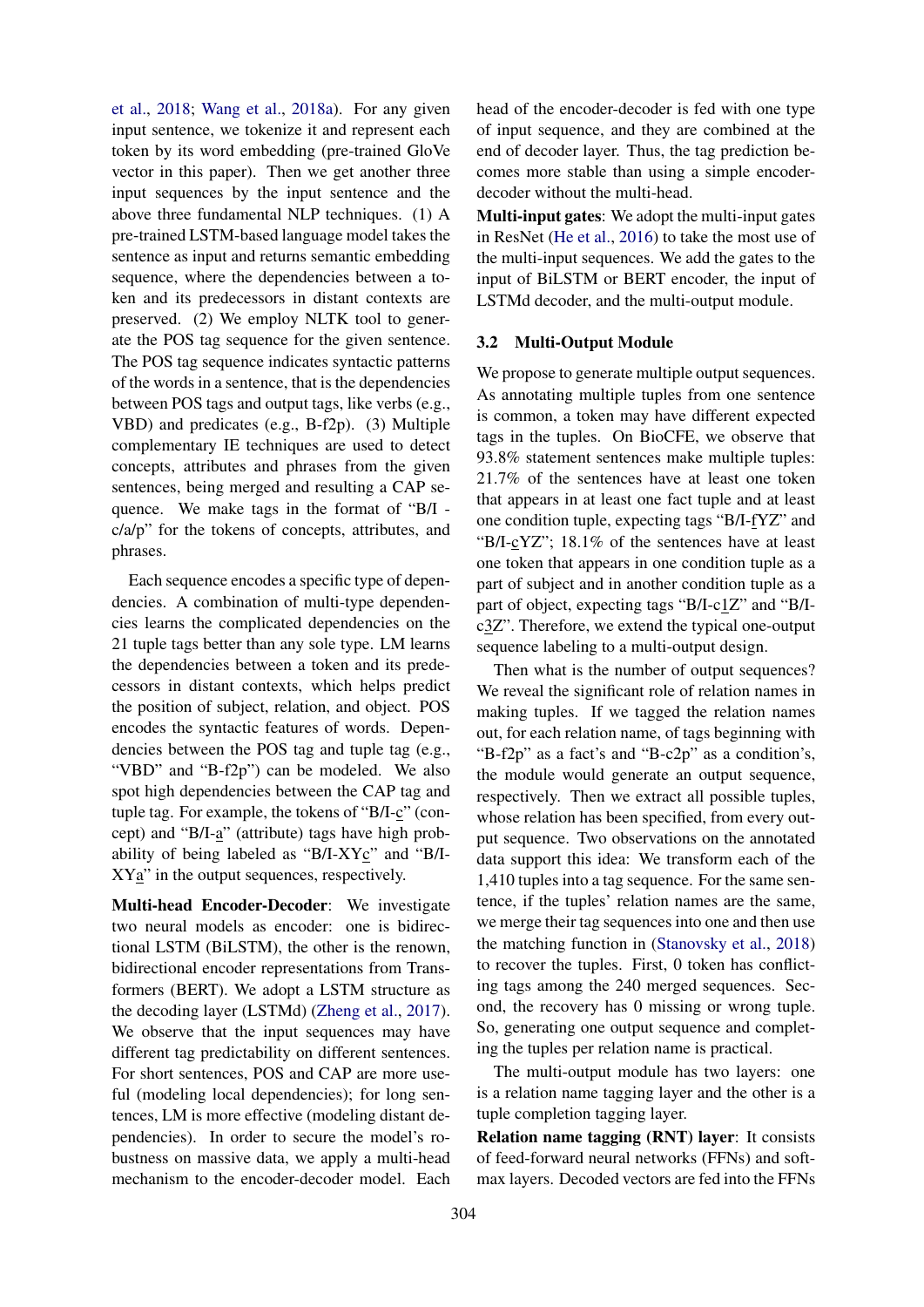and the softmax predict the probability distribution of tags on fact and condition, respectively:

$$
\mathbf{p}_i^f = \text{softmax}(\text{FFN}_{RNT}^f(\mathbf{d}_i)), \qquad (1)
$$

$$
\mathbf{p}_i^c = \text{softmax}(\text{FFN}_{RNT}^c(\mathbf{d}_i)). \qquad (2)
$$

where f is for fact and c for condition.  $\mathbf{d}_i$  denotes the  $i$ -th token's vector given by the LSTMd.

Now we have two tag sequences, one for fact and the other for condition. As we have argued with one-output, extracting tuples from the "twooutput" sequences cannot resolve the tag conflicts, either. Here we extract only the relation names:  $\{r_1^f\}$  $\frac{f}{1}, r_2^f$  $\{x_1^f, \dots, x_n^f\}$  denotes the *n* relation names (beginning with "B-f2p" tag) in fact tuples and  $\{r_1^c, r_2^c, \cdots, r_m^c\}$  denotes the m relation names (beginning with "B-c2p" tag) in condition tuples. Tuple completion tagging (TCT) Layer: This layer predicts  $n$  fact tag sequences and  $m$  condition tag sequences. Each sequence is generated by a FFN and a softmax layer. The FFN obtains the relation name from the RNT layer. The FFN's input also includes the token's vectors from the encoder-decoder model of the multi-input module.

Here we take condition sequences as an example to describe the details of the method. When predicting the  $i$ -th tag sequence, we define the position embedding of the  $i$ -th token as follows, representing the relative position to the  $i$ -th relation name's tag "B-c2p":

$$
\mathbf{v}_{i,j}^c = g_{\text{emb}}(r_j^c, i). \tag{3}
$$

Thus, the tag probability distributions of the  $i$ -th token in the condition tag sequences are:

$$
\begin{cases}\n\mathbf{p}_i^{(r_1^c)} = \text{softmax}(\text{FFN}_{TCT}^c(\mathbf{v}_{i,1}^c + \mathbf{d}_i)), \\
\mathbf{p}_i^{(r_2^c)} = \text{softmax}(\text{FFN}_{TCT}^c(\mathbf{v}_{i,2}^c + \mathbf{d}_i)), \\
\cdots, \\
\mathbf{p}_i^{(r_m^c)} = \text{softmax}(\text{FFN}_{TCT}^c(\mathbf{v}_{i,m}^c + \mathbf{d}_i)).\n\end{cases} (4)
$$

Similarly, we have the following tag distributions for the  $i$ -th token in the fact tag sequences:

$$
\begin{cases}\n\mathbf{p}_i^{(r_1^f)} = \text{softmax}(\text{FFN}_{TCT}^f(\mathbf{v}_{i,1}^f + \mathbf{d}_i)), \\
\mathbf{p}_i^{(r_2^f)} = \text{softmax}(\text{FFN}_{TCT}^f(\mathbf{v}_{i,2}^f + \mathbf{d}_i)), \\
\cdots, \\
\mathbf{p}_i^{(r_n^f)} = \text{softmax}(\text{FFN}_{TCT}^f(\mathbf{v}_{i,n}^f + \mathbf{d}_i)),\n\end{cases}
$$
\n(5)

where  $\mathbf{v}_{i,j}^f$  is the position embedding of the *i*-th token in the j-th fact sequence, representing the relative position to the relation name's tag "B-f2p".

Finally, we apply the matching function in [\(Stanovsky et al.,](#page-9-2) [2018\)](#page-9-2) to complete and extract the tuples (i.e., the concepts and/or attributes in the subjects and objects) for each output sequence.

## 3.3 Loss Function and Training

Given a sentence s, the loss function of the relation name tagging layer can be written as below:

<span id="page-3-0"></span>
$$
\ell_{RNT}^s = -\sum_{i=1}^{N^s} (\log(p_{i,y_i^f}^f) + \log(p_{i,y_i^c}^c)),
$$
 (6)

where  $\mathbf{p}_{i,y}^f$  and  $\mathbf{p}_{i,y}^c$  are the probability of predicting  $y$  as the tag of the *i*-th token in the fact and condition tag sequences, respectively.  $y_i^f$  $y_i^f$  and  $y_i^c$ are the observed tag of the  $i$ -th token in the fact and condition tuple, respectively.  $N<sup>s</sup>$  is the length of the sentence s.

The loss function of the tuple completion tagging layer is consisted of two parts, loss on fact tuples and loss on condition tuples:

<span id="page-3-1"></span>
$$
\begin{cases}\n\ell_{TCT}^s = \ell_{fact}^s + \ell_{cond.}^s, \\
\ell_{fact}^s = -\sum_{i=1}^{N^s} \sum_{j=1}^n \log(p_{i,y_{i,j}^f}^{(r_j^f)}), \\
\ell_{cond.}^s = -\sum_{i=1}^{N^s} \sum_{j=1}^m \log(p_{i,y_{i,j}^c}^{(r_j^c)}),\n\end{cases}
$$
\n(7)

where  $n$  and  $m$  are the number of fact and condition tag sequences for the sentence s, respectively.  $p_{\perp}^{(r_{j}^{f})}$  $\binom{(r_j^f)}{i,y_{i,j}^f}$  and  $p_{i,y_{i,j}^c}^{(r_j^c)}$  $i, y_i^{\prime} j_i^{\prime}$  are the probability of predicting  $y_{i,j}^f$  and  $y_{i,j}^c$  as the tag of the *i*-th token in the *j*-th fact and condition tag sequence, respectively.

The overall loss function for optimization is:

$$
\ell = \ell_{RNT} + \ell_{TCT} = \sum_{s \in \mathcal{S}} (\ell_{RNT}^s + \ell_{TCT}^s), \quad (8)
$$

where  $S$  is the set of statement sentences.

Training details: On one hand, Equations [\(6\)](#page-3-0) and [\(7\)](#page-3-1) show that the error signal can be propagated from the RNT/TCT layers to the encoder-decoder model. On the other hand, the RNT layer specifies the relation names, or say, the tokens that have tags "B/I-f2p" and "B/I-c2p" for each tag sequence in the TCT layer. So we cannot have smooth gradients for back propagation from the TCT layer to the RNT layer. So, in order to have good learning effectiveness, the quality of predicting relation names has been secured beforehand. We pre-train the RNT layer with the multi-input module till the relation name's tag prediction achieves a higherthan-0.8 F1 score. Then we plug the TCT layer onto the RNT layer and train the entire framework to generate the multi-output tag sequences.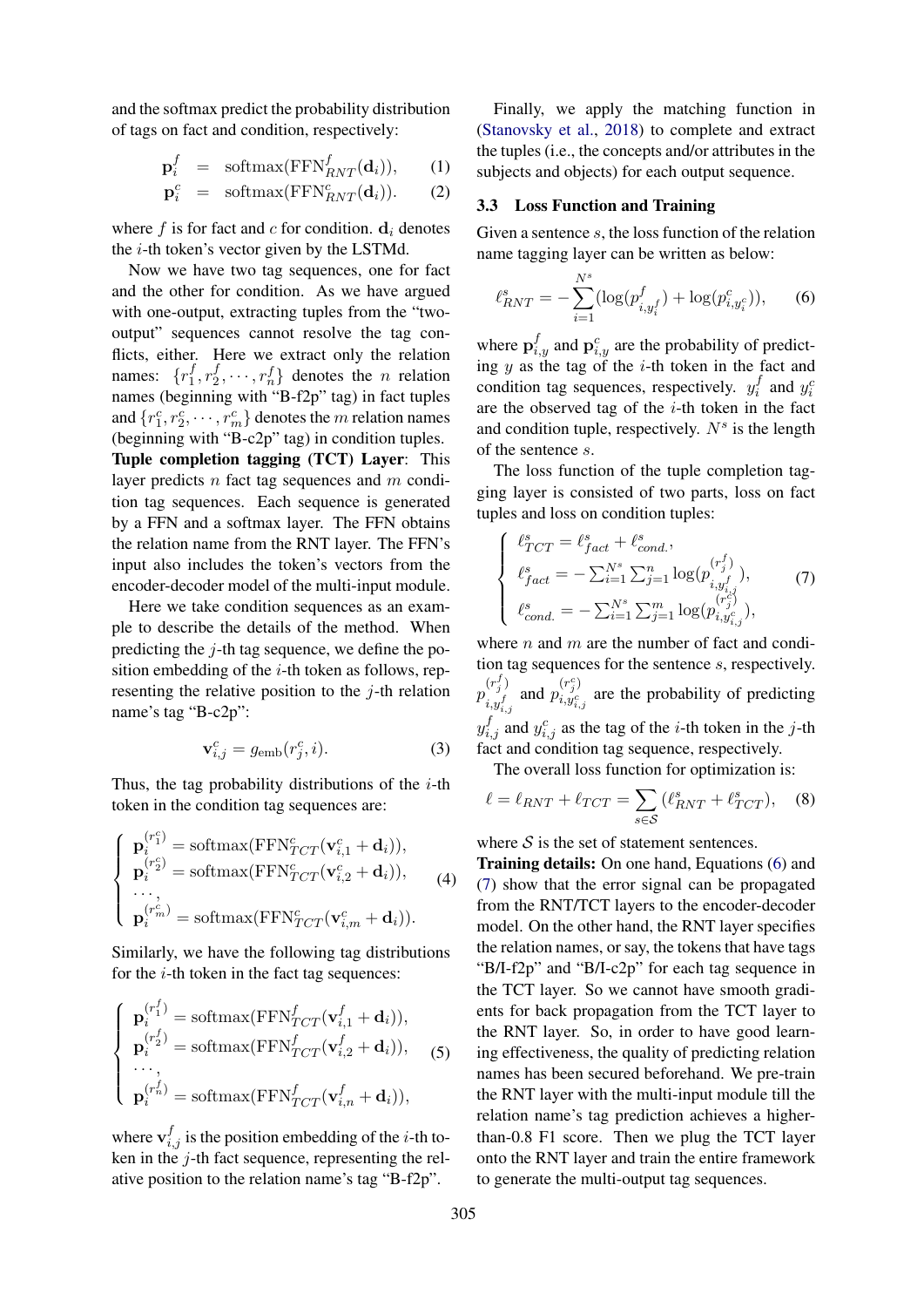## 4 Experiments

We evaluate the performance of condition/fact tag prediction and tuple extraction by the proposed MIMO model, its variants, and state-of-the-art models on the newly annotated BioCFE dataset and transferred to the BioNLP2013 dataset.

# 4.1 Experimental Setup

Datasets: Statistics of BioCFE has been given in the Section [2.](#page-1-1) Additionally, the attribute-related tags take 11.7% and 9.4% of non-"O" tags in fact and condition tuples, respectively. So, it is important to distinguish concept and attribute. To the best of our knowledge, it is the first time that conditional information was carefully annotated on biomedical literature.

We use the system in Figure [2](#page-1-0) to annotate a subset of BioNLP2013 Cancer Genetics (CG) task dataset (Nédellec et al., [2013\)](#page-9-8). We have 197 fact tuples and 173 condition tuples. We use this BioNLP dataset as an extra test set for task of fact and condition tuples extraction, but the model will not be trained on this dataset.

Validation: The ratio of training:validation:test is 60:8:32. For BioCFE, the evaluation set has 242 fact tuples and 209 condition tuples (on average from 108 sentences). We repeat five times, evaluate the performance, and report average results.

Evaluation metrics: For tag prediction, We use standard metrics, precision, recall, and F1 scores. We have similar observations on Micro F1 scores as Macro F1 scores, so we report Macro F1 only. For evaluating tuple extraction, we use pair-wise comparison to match the extracted and groundtruth tuples. We evaluate the correctness on the tuple's five slots using the same metrics.

Baselines: We compare with statistical sequence labeling methods: Structured Support Vector Machine (SVM) [\(Tsochantaridis et al.,](#page-9-9) [2005\)](#page-9-9) and Conditional random field (CRF) [\(Lafferty et al.,](#page-9-10) [2001\)](#page-9-10). We compare with a neural sequence labeling method, BiLSTM-LSTMd [\(Zheng et al.,](#page-10-0) [2017\)](#page-10-0). We replace its encoder with BERT [\(De](#page-8-2)[vlin et al.,](#page-8-2) [2018\)](#page-8-2) to make it a more competitive baseline. We also compare against two renown OpenIE systems, Stanford OpenIE [\(Angeli et al.,](#page-8-3) [2015\)](#page-8-3) and AllenNLP OpenIE [\(Stanovsky et al.,](#page-9-2) [2018\)](#page-9-2) followed by a condition/fact classification.

We enhance statistical sequence labeling models with multi-input signals for fairness, and train them for fact tuple and condition tuple extraction separately. In the neural baselines (BiLSTM-LSTMd and BERT-LSTMd), fact extraction and condition extraction share the encoder-decoder model and use different, proper parameters in the linear-softmax layer.

Hyperparameters: The multi-input module has a BiLSTM/BERT encoder and a LSTM decoder. The word embeddings were obtained from GloVe [\(Pennington et al.,](#page-9-11) [2014\)](#page-9-11) with the dimension size  $d_{WE} = 50$ . The language model dimension size ns  $d_{LM} = 200$ . The size of POS tag embedding is  $d_{POS} = 6$ . The size of CAP tag embedding is  $d_{CAP} = 3$ . The number of LSTM units in the encoding layer is 300. The number of transformer units in the BERT encoding layer is 768.

#### 4.2 Results on BioCFE

In this section, we present overall performance, ablation study, error analysis, and efficiency.

#### 4.2.1 Overall Performance

Table [1](#page-5-0) shows that the proposed multi-input multioutput sequence labeling model with a BERT encoder consistently performs the best over all the baselines on tag prediction and tuple extraction. Compared to BiLSTM-LSTMd, BiLSTM-based MIMO improves F1 score relatively by 7.1% on tag prediction and by 8.8% on tuple extraction; compared to BERT-LSTMd, BERT-based MIMO improve F1 by 4.7% and 6.2% on the two tasks, respectively. Apparently the BERT encoder significantly improves the performance (by 16.9– 17.2% on tag prediction and 7.7–10.3% on tuple extraction). And the MIMO design can further improve it. Neural sequence labeling models perform better than OpenIE systems and statistical methods. Neural sequence labeling models are more adaptive to learning structures with the new tag schema. Open IE method plus a condition/fact classification is not effective.

Compared to BERT-LSTMd, the BERT-based MIMO improves precision and recall relatively by 8.3% and 1.3% on tag prediction; and relatively by 3.1% and 9.3% on tuple extraction, respectively. When the tags were more precisely predicted, the tuple's five slots would be more accurately filled, and we would have more complete tuples.

We also observe that the improvements on condition's tags/tuples are consistently bigger than the improvements on fact's tag/tuples. It demonstrates that the MIMO design recognizes the role of conditions in the statement sentences better.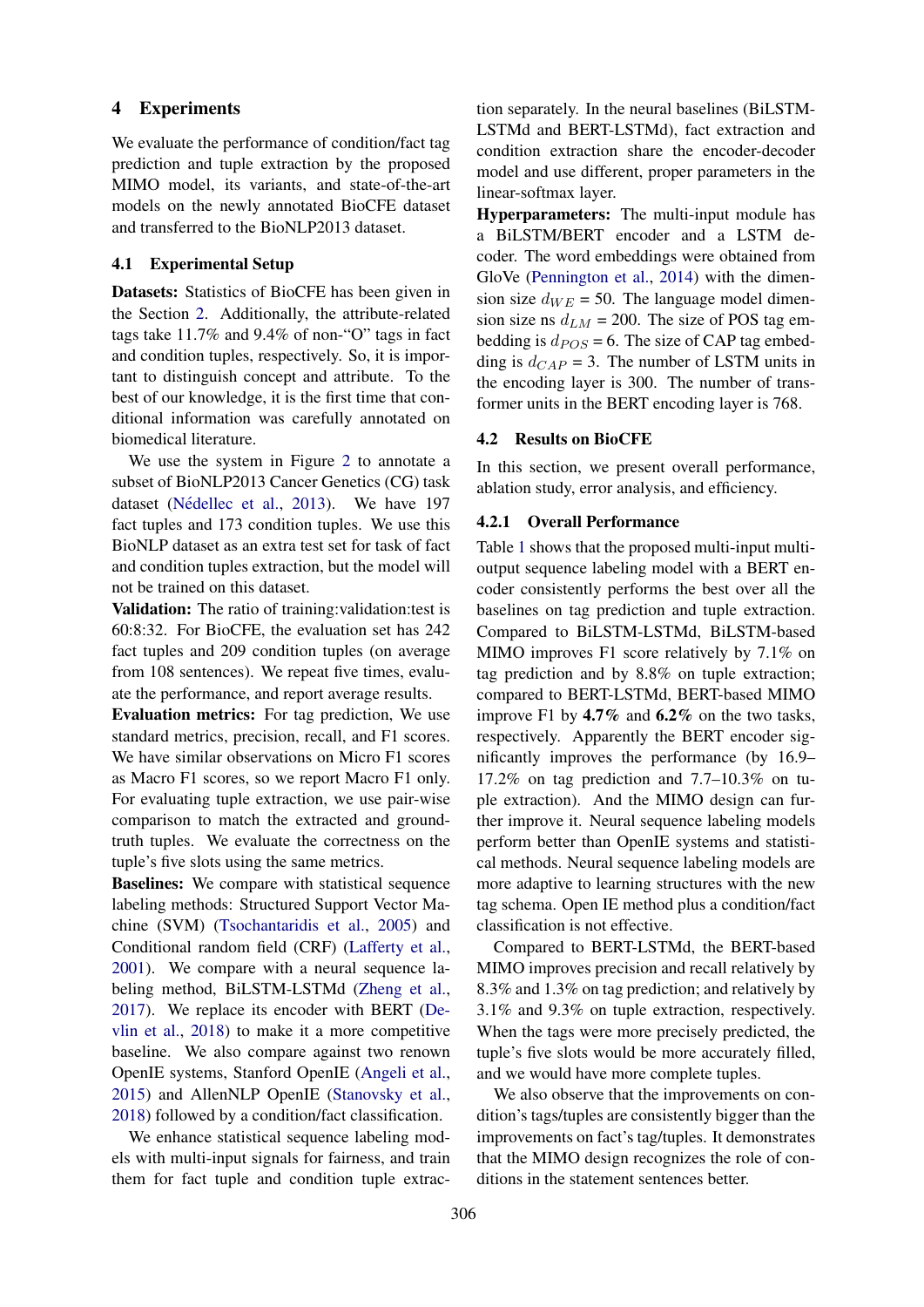<span id="page-5-0"></span>

| <b>Methods</b>                                                                | Tag Prediction $(\%)$ |  |                                                                   | Tuple Extraction( $\%$ ) |             |                                            |
|-------------------------------------------------------------------------------|-----------------------|--|-------------------------------------------------------------------|--------------------------|-------------|--------------------------------------------|
|                                                                               |                       |  | <b>Prec.</b> Rec. $F1/F1_{Fact}, F1_{Cond.}$                      |                          |             | <b>Prec.</b> Rec. $F1/F1_{Fact}F1_{Cond.}$ |
| Allennlp OpenIE (Stanovsky et al., 2018)                                      |                       |  |                                                                   |                          | 42.60 38.22 | $40.29/-.$                                 |
| Stanford OpenIE (Angeli et al., 2015)                                         |                       |  |                                                                   |                          | 47.11 41.62 | $44.19/ - -$                               |
| Structured SVM (Tsochantaridis et al., 2005) 32.68 25.80 28.83 / 32.76, 24.71 |                       |  |                                                                   |                          |             | 47.62 46.15 46.87 / 45.01, 48.72           |
| CRF (Lafferty et al., 2001)                                                   |                       |  | 60.07 41.92 49.37 / 56.23, 41.87                                  |                          |             | 65.19 62.44 63.78 / 64.07, 63.44           |
| BiLSTM-LSTMd (Zheng et al., 2017)                                             |                       |  | 61.00 56.26 58.53 / 65.16, 51.78 71.57 66.55 68.97 / 69.51, 68.41 |                          |             |                                            |
| <b>BERT-LSTMd</b>                                                             |                       |  | 70.07 70.19 70.13 / 74.30, 65.88 78.64 73.67 76.08 / 76.14, 75.99 |                          |             |                                            |
| MIMO (BiLSTM based)                                                           |                       |  | 67.80 58.24 62.66 / 66.67, 58.58 75.35 74.67 75.01 / 74.91, 75.10 |                          |             |                                            |
| MIMO (BERT based)                                                             |                       |  | 75.91 71.08 73.41 / 76.01, 70.75 81.06 80.53 80.79 / 79.94, 81.64 |                          |             |                                            |

Table 1: The proposed MIMO outperforms existing methods on tag prediction and tuple extraction in the BioCFE dataset. The MIMO with BERT-based encoder performs the best. Higher score performs better.

#### 4.2.2 Ablation Study

Table [2](#page-6-0) compares variants of the proposed model to evaluate the effectiveness of the following components: (1) *multi-input sequences*, such as none, or one (in LM, POS, and CAP), double combination, or triple combination; (2) *multi-input encoder model*, BiLSTM or BERT; (3) *multi-output module*, with the RNT layer only (generating one fact tag sequence and one condition tag sequence) or a combination of RNT and TCT layers (generating multiple sequences for each tuple type).

Multi-input sequences: When the choices of the encoder model and multi-output layers are specified, we observe that triple combination of input sequences performs better than double combinations and the double combinations win over the sole input. An additional sequence makes a relative F1 improvement by 1.0–2.4%. The triple combination improves F1 relatively by 3.2–4.1%. This demonstrates that the three types of input sequences encode *complementary information* for learning dependencies in the proposed tag schema.

First, the language model learns the dependencies between a token and its predecessors in distant contexts. Having the LM sequence recognizes subjects and objects relative to the relation names and reduces the false positives of "B/I-X1Z" and "B/I-X3Z". Second, the POS tag encodes the token's syntactic feature. Having the POS sequence improves the precision of tag prediction. For example, verbs and prepositions (e.g., "in", "during") often act as the relation name of facts and conditions, respectively; conjunction words (e.g., "that", "which") indicate subordinate clauses, so the noun phrase before the conjunction word is likely to be the subject of the tuple given by the clause. Third, the formerly-detected concepts, attribute names, and phrases are absolutely useful for tagging the slots of subjects and objects. In other words, the tags "B/I-c" and "B/I-a" in the CAP sequence are strongly associated with the target tags "B/I-XYc" and "B/I-XYa", respectively.

Encoder in the multi-input module: Comparing the middle three columns (BiLSTM-based encoder) and the right-hand three columns (BERTbased encoder), one can easily tell the significant improvement brought by the BERT model.

Layers in the multi-output module: If the multioutput models have both RNT and TCT layers, the F1 score is relatively 1.4–5.0% higher than the models that have the RNT layer only. Moreover, the recall is improved relatively by 1.5–9.0%. So the TCT layer, which generates multiple tag sequences for each type of tuple (i.e., fact and condition), plays a very important role in recognizing the multiple tuples from one statement sentence.

#### 4.2.3 Error Analysis

Table [3](#page-7-1) presents the confusion matrices made by the BERT-based MIMO on predicting non-"O" tags for facts and conditions, respectively. The columns are predicted tags and the rows are actual ones. Perfect results would be diagonal matrices.

We observe that the numbers at the diagonal are consistently bigger than the numbers on the corresponding row and column. The accuracy scores are 0.905 for predicting fact tags and 0.908 for predicting condition tags. Of the 182 actual "B-f2p", the model predicted that 175 were "B-f2p"; of the 186 actual "B-c2p", it predicted that one was "Ic1c" and one was "I-c3c". It demonstrates the high accuracy (0.961 and 0.989) of extracting relation names for multi-output generation.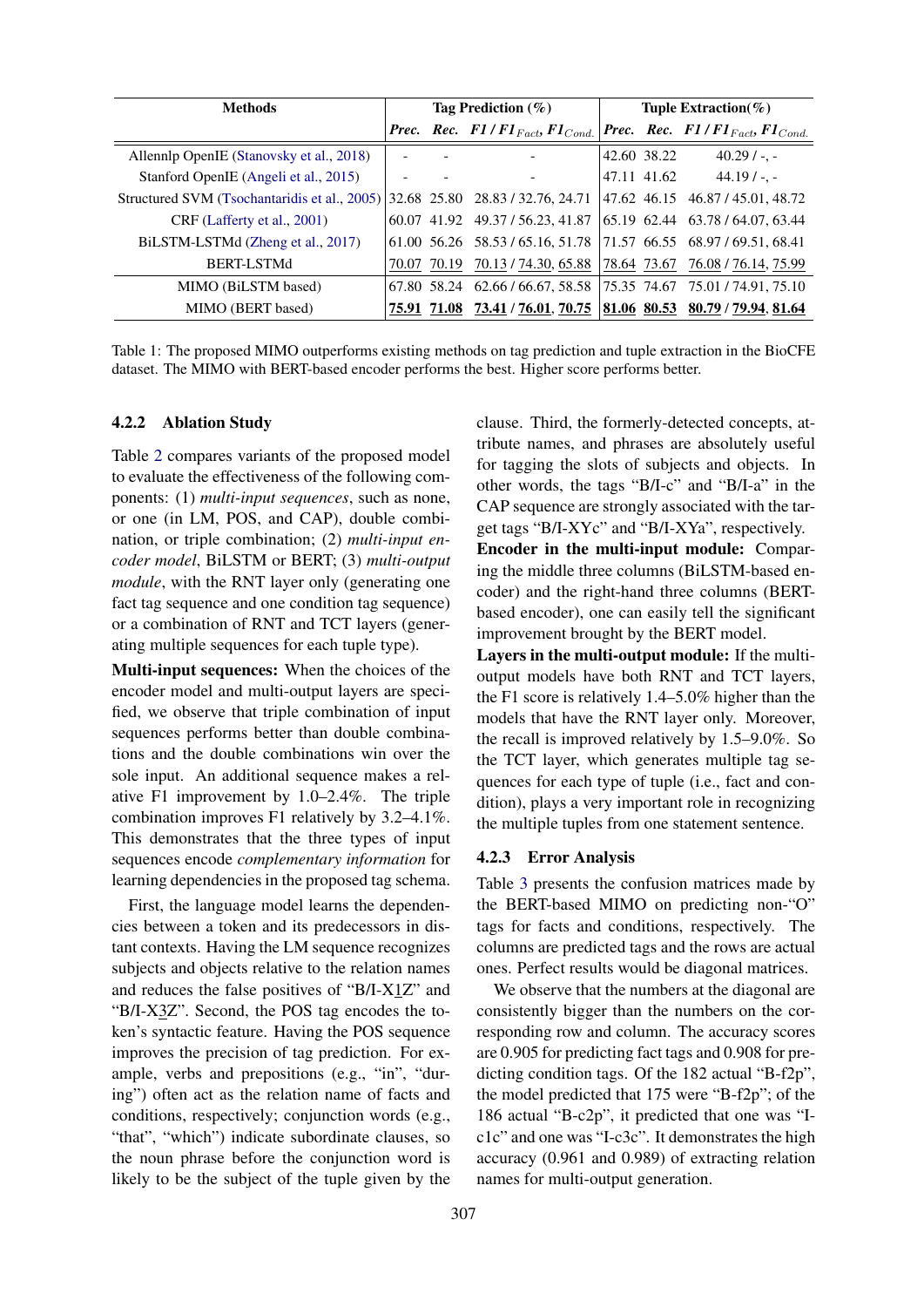<span id="page-6-0"></span>

| <b>Settings</b> |            |            |           |       | <b>BiLSTM-based Encoder</b> (%) | <b>BERT-based Encoder</b> (%)  |       |       |                                |
|-----------------|------------|------------|-----------|-------|---------------------------------|--------------------------------|-------|-------|--------------------------------|
| LM              | <b>POS</b> | <b>CAP</b> | <b>MO</b> | Prec. | Rec.                            | $F1/F1_{Fact}$ , $F1_{Cond}$ . | Prec. | Rec.  | $F1/F1_{Fact}$ , $F1_{Cond}$ . |
|                 |            |            | X         | 71.57 | 66.55                           | 68.97/69.51, 68.41             | 78.64 | 73.67 | 76.08 / 76.14, 75.99           |
|                 |            |            | X         | 72.84 | 67.36                           | 69.99 / 69.22, 70.75           | 79.57 | 74.77 | 77.10 / 77.47, 76.71           |
|                 | ✔          |            | X         | 72.68 | 68.11                           | 70.32/71.85, 68.78             | 79.66 | 74.59 | 77.04 / 76.80, 77.27           |
|                 |            |            | х         | 72.84 | 67.69                           | 70.17/69.42, 70.91             | 79.01 | 74.02 | 76.43 / 77.43, 75.43           |
|                 |            |            | Х         | 73.38 | 68.81                           | 71.02 / 71.86, 70.15           | 80.66 | 75.52 | 78.01 / 77.91, 78.09           |
|                 |            | V          | X         | 73.71 | 68.14                           | 70.82 / 70.34, 71.27           | 80.90 | 76.20 | 78.48 / 78.35, 78.60           |
|                 | V          | V          | X         | 74.17 | 69.12                           | 71.56 / 70.89, 72.21           | 81.13 | 76.20 | 78.59 / 78.42, 78.73           |
| V               | V          | V          | X         | 74.63 | 69.21                           | 71.82/71.68, 71.94             | 81.74 | 76.29 | 78.92 / 78.67, 79.16           |
|                 |            |            | V         | 71.80 | 72.34                           | 72.07 / 72.39, 71.73           | 77.38 | 79.19 | 78.27 / 76.64, 79.89           |
| V               |            |            | V         | 72.41 | 73.35                           | 72.88 / 71.99, 73.77           | 79.04 | 79.87 | 79.45 / 79.09, 79.81           |
|                 | ✔          |            | V         | 73.85 | 73.74                           | 73.80 / 72.64, 74.96           | 79.40 | 79.50 | 79.45 / 78.66, 80.24           |
|                 |            | V          | V         | 72.69 | 74.27                           | 73.47 / 72.19, 74.75           | 79.05 | 79.72 | 79.39 / 78.41, 80.36           |
|                 |            |            | ✔         | 74.43 | 73.73                           | 74.08 / 73.19, 74.96           | 79.67 | 80.65 | 80.16/79.16, 81.14             |
|                 |            | V          | V         | 74.31 | 74.33                           | 74.32 / 74.45, 74.19           | 79.97 | 79.56 | 79.76 / 79.06, 80.47           |
|                 | ✔          | V          | V         | 75.15 | 74.12                           | 74.63 / 74.69, 74.57           | 79.41 | 79.98 | 79.70 / 79.49, 79.90           |
| ✔               |            | V          | ✔         | 75.35 | 74.67                           | 75.01 / 74.91, 75.10           | 81.06 | 80.53 | 80.79 / 79.94, 81.64           |

Table 2: The proposed MIMO that employs (a) multi-input Language Models, POS tags, and Concept-Attribute-Phrase sequences, (b) multi-output tag sequences, (c) BERT-based encoder performs the best on tuple extraction.

The ovals in each confusion matrix present the most significant type of error. Of a small set of actual subjects, the model predicted them as objects, and vise versa, though the fact/condition role and concept role were correctly predicted.

The dashed circles show the second frequent type of error. Of the actual "I-f2p" tokens, the model predicted that 7 were "B-f2p"; for the actual "I-c2p", it predicted that 6 were "B-c2p". Basically, it was because of missing the beginning word of the relational phrases. Of the actual "Bf3a" tokens, the model predicted 6 were "I-f2p". Future work will aim at improving the prediction of the boundaries of long relational phrases.

#### 4.2.4 Efficiency

All the experiments were conducted on 16 Graphics Cards (GeForce GTX 1080 Ti), where one individual model only used 1 GPU. Each model was trained for 1,000 epochs. For the BiLSTM-LSTMd MIMOs, the pre-training took 2.4 hours and the re-training (TCT layer) took 0.4 hour. For the BERT-LSTMd MIMOs of the best performance, the pre-training took 3.5 hours and the retraining took 0.9 hour. It took 5.7 hours to extract fact and condition tuples from 141 million sentences in the MEDLINE text data. It is comparable with existing approaches in terms of scalability.

# 4.3 Results on BioNLP2013

As shown in Table [3,](#page-7-2) the BERT-LSTMd MIMO model achieves an F1 score of 0.790 on tuple extraction from BioNLP2013. Note that the model was trained on BioCFE that has no overlapping sentence with BioNLP2013. This score is comparable with the testing F1 score on the BioCFE (0.808), which demonstrates the effectiveness and reliability of the proposed model.

Our model improves the F1 score relatively by 4.2% over the best baseline BERT-LSTMd. The improvement on recall is more substantial: It improves recall relatively by 5.8%. It was because of the design of the multi-output module: the TCT layer generates multiple tag sequences based on the relation names predicted by the RNT layer. A token in a statement sentence may have different roles in different tuples of the same type (fact or condition). For example, given the following statement sentence:

"*Immunohistochemical staining of the tumors demonstrated a decreased number of blood vessels in the treatment group versus the controls.*"

The proposed model is able to find one fact tuple and two condition tuples precisely:

*-Fact 1:* ({tumors:immunohistochemical\_staining}, demonstrated, {blood vessels:decreased number})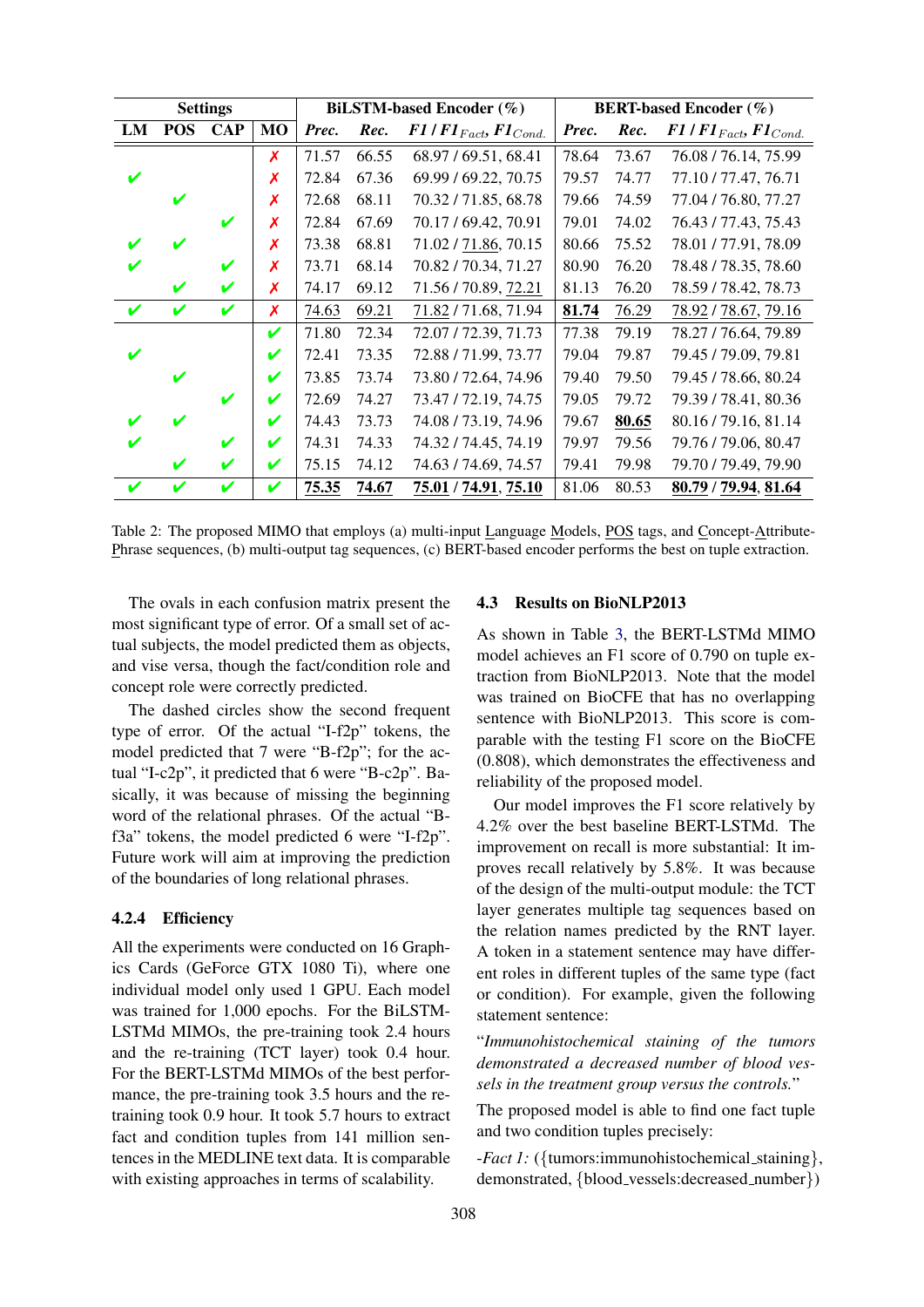<span id="page-7-1"></span>

Figure 3: Confusion matrices on predicting fact tags (Top) and condition tags (Bottom) in BioCFE data.

-*Condition 1*: (blood\_vessels,in,treatment\_group) -*Condition 2:* (**treatment\_group**, versus, controls) Note that the concept "treatment group" acts as the *object* of Condition Tuple 1 (having tags "B/Ic3c") and the *subject* of Condition Tuple 2 (having tags "B/I-c1c"). The multi-output design tackled this issue while other models could not.

Compared with BioCFE: On BioCFE, the F1 score on condition tuple extraction is a bit higher than that on fact tuple extraction (81.64 vs 79.94). On BioNLP2013, we have the opposite observation (78.58 vs 79.42). They are still comparable but if we look at the error cases, we find that most of the false predictions of condition tuple come from long sentences (having more than 30 words). And 35% of the sentences in BioNLP are long sentences, while only 5% in Bio CFE are long. Long dependency modeling is always challenging for IE, especially condition extraction. We will study it in the future work.

## 4.4 A Visualized Case Study

Scientific knowledge graph enables effective search and exploration. It is certainly important to represent the conditions of the corresponding fact

<span id="page-7-2"></span>

| <b>Methods</b>         | <i>Prec.</i> $(\%)$ <i>Rec.</i> $(\%)$ <i>F1</i> $(\%)$ |       |       |
|------------------------|---------------------------------------------------------|-------|-------|
| Allennlp OpenIE        | 41.84                                                   | 37.87 | 39.75 |
| <b>Stanford OpenIE</b> | 45.04                                                   | 42.99 | 43.99 |
| <b>Structured SVM</b>  | 49.69                                                   | 47.54 | 48.59 |
| <b>CRF</b>             | 59.55                                                   | 56.29 | 57.88 |
| BILSTM-LSTMd           | 65.33                                                   | 63.09 | 64.19 |
| <b>BERT-LSTMd</b>      | 76.99                                                   | 74.74 | 75.85 |
| MIMO (BERT based)      | 78.93                                                   | 79.07 | 79.00 |

Table 3: The BERT-LSTMd MIMO model performs the best on tuple extraction in BioNLP2013.

<span id="page-7-0"></span>

Figure 4: Structuring tuples detected from four statement sentences that mention "cell proliferation" into a snapshot of scientific knowledge graph with fact tuples on the left and condition tuples on the right.

being valid in the graph. As we have applied our model to the large MEDLINE dataset, Figure [4](#page-7-0) visualizes the fact and condition tuples extracted from four statement sentences about "cell proliferation". On the left side, we find (1) "VPA treatment" and the "incubation" of "HDLs" increased cell proliferation, while (2)"Chlorin e6-PDT" and the "inhibition" of "MiR-199a-5p" decreased cell proliferation. On the right, we are aware of the conditions of the factual claims. They describe the methodology of the observation (e.g., "using", "in combination with") or the context (e.g., "in" a specific disease or "from" specific animals). In some other cases, we find the temperature and pH values are detected as the conditions of observations.

## 5 Related Work

#### 5.1 Scientific Information Extraction

Information extraction in scientific literature, e.g., computer science, biology and chemistry, has been receiving much attention in recent years. ScienceIE in computer science focus on concept recognition and factual relation extraction [\(Luan et al.,](#page-9-12) [2017;](#page-9-12) Gábor et al., [2018;](#page-8-4) [Luan et al.,](#page-9-4) [2018\)](#page-9-4). ScienceIE in biological literature aims at identifying the relationships between biological concepts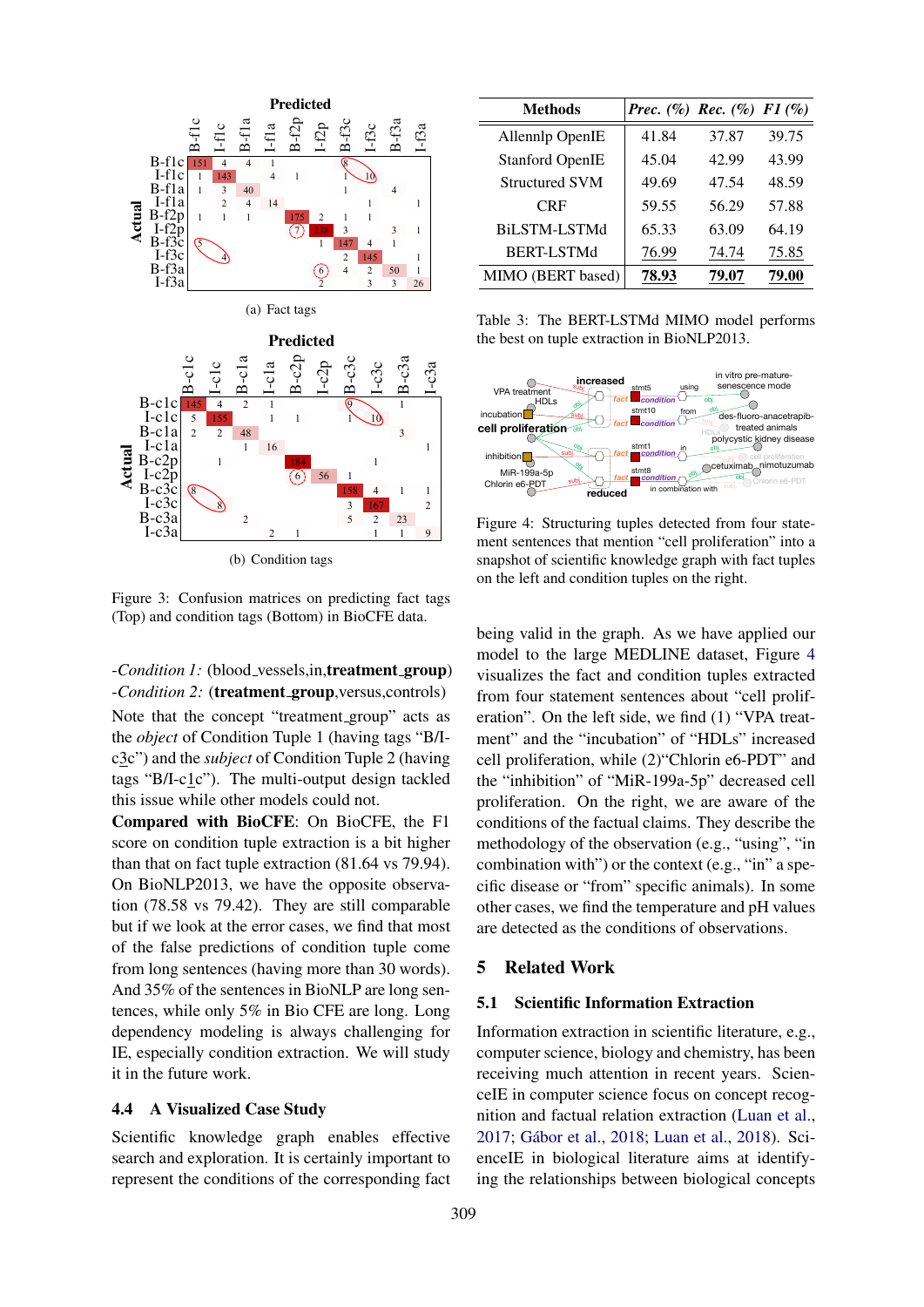(i.e., proteins, diseases, drugs and genes) [\(Kang](#page-9-13) [et al.,](#page-9-13) [2012;](#page-9-13) [Liu et al.,](#page-9-14) [2018;](#page-9-14) [Xu et al.,](#page-10-1) [2018\)](#page-10-1). Rule-based approaches were used in early studies [\(Rindflesch and Fiszman,](#page-9-15) [2003;](#page-9-15) [Kang et al.,](#page-9-13) [2012\)](#page-9-13). Recently, a wide line of neural network models have been proposed and outperformed traditional methods [\(Wang et al.,](#page-10-2) [2018b;](#page-10-2) [Liu et al.,](#page-9-14) [2018;](#page-9-14) [Xu et al.,](#page-10-1) [2018;](#page-10-1) [Jiang et al.,](#page-9-16) [2019\)](#page-9-16). Wang *et al.* [\(2018b\)](#page-10-2) investigated different kinds of word embeddings on different NLP tasks in the biological domain. Liu *et al.* [\(2018\)](#page-9-14) employed attentionbased neural networks to extract chemical-protein relations. Xu *et al.* [\(2018\)](#page-10-1) used the BiLSTM model to recognize the drug interaction. In our work, we extract biological relational facts as well as their conditions. The condition tuples are essential to interpreting the factual claims.

## 5.2 Open-Domain IE

Open IE refers to the extraction of (subject, relation, object)-triples from plain text [\(Angeli et al.,](#page-8-3) [2015;](#page-8-3) [Stanovsky et al.,](#page-9-2) [2018;](#page-9-2) [Saha et al.,](#page-9-17) [2018;](#page-9-17) [Wang et al.,](#page-9-7) [2018a\)](#page-9-7). The schema for the relations does not need to be specified in advance. Distant supervision has been widely used because the size of the benchmark data is often limited [\(Banko](#page-8-5) [et al.,](#page-8-5) [2007;](#page-8-5) [Wu and Weld,](#page-10-3) [2010\)](#page-10-3). Stanovsky *et al.* [\(2018\)](#page-9-2) proposed supervised neural methods for OpenIE. The idea was to transform annotated tuples into tags and learn via sequence tagging. We create a new tag schema and propose a novel sequence labeling framework.

## 5.3 Sequence Labeling for IE

Statistical models have been studied for long, including Hidden Markov Models (HMM), Support Vector Machine (SVM), and Conditional Random Fields (CRF) [\(Lafferty et al.,](#page-9-10) [2001;](#page-9-10) [Tsochantaridis](#page-9-9) [et al.,](#page-9-9) [2005;](#page-9-9) [Passos et al.,](#page-9-18) [2014;](#page-9-18) [Luo et al.,](#page-9-19) [2015;](#page-9-19) [Li](#page-9-20) [et al.,](#page-9-20) [2018\)](#page-9-20). However, these methods rely heavily on hand-crafted features. Then neural network models become popular and obtain more promising performance than traditional statistical methods [\(Yang and Mitchell,](#page-10-4) [2017;](#page-10-4) [Zheng et al.,](#page-10-0) [2017;](#page-10-0) [Wang et al.,](#page-10-5) [2019;](#page-10-5) [Yu et al.,](#page-10-6) [2019\)](#page-10-6). So, we use them as strong baselines.

## 6 Conclusions

We present a new problem to find conditional information in scientific statements. We created a new tag schema for jointly extracting condition and fact tuples from scientific text. We proposed a multi-input multi-output sequence labeling model to utilize results from well-established related tasks and extract an uncertain number of fact(s)/condition(s). Our model yields improvement over all the baselines on a newly annotated dataset BioCFE and a public dataset BioNLP2013. We argue that structured representations of knowledge, such as fact/condition tuple, for scientific statements will enable more intelligent downstream applications. In the future work, we will explore the use of the structured tuples to bridge the gap between text content and knowledge-based applications, such as knowledge-based scientific literature search.

#### Acknowledgments

he authors would like to thank the anonymous reviewers for their valuable comments and insightful suggestions. This work was supported in part by National Key Research and Development Program of China No. 2018YFB1005103, National Natural Science Foundation of China (NSFC) No. 61632011, and NSF Grant CCF-1901059.

#### References

- <span id="page-8-3"></span>Gabor Angeli, Melvin Jose Johnson Premkumar, and Christopher D Manning. 2015. Leveraging linguistic structure for open domain information extraction. In *Proceedings of the 53rd Annual Meeting of the Association for Computational Linguistics and the 7th International Joint Conference on Natural Language Processing (Volume 1: Long Papers)*, volume 1, pages 344–354.
- <span id="page-8-5"></span>Michele Banko, Michael J Cafarella, Stephen Soderland, Matthew Broadhead, and Oren Etzioni. 2007. Open information extraction from the web. In *IJ-CAI*, volume 7, pages 2670–2676.
- <span id="page-8-2"></span>Jacob Devlin, Ming-Wei Chang, Kenton Lee, and Kristina Toutanova. 2018. Bert: Pre-training of deep bidirectional transformers for language understanding. *arXiv preprint arXiv:1810.04805*.
- <span id="page-8-4"></span>Kata Gabor, Davide Buscaldi, Anne-Kathrin Schu- ´ mann, Behrang QasemiZadeh, Haifa Zargayouna, and Thierry Charnois. 2018. Semeval-2018 task 7: Semantic relation extraction and classification in scientific papers. In *SemEval*, pages 679–688.
- <span id="page-8-1"></span>Kaiming He, Xiangyu Zhang, Shaoqing Ren, and Jian Sun. 2016. Deep residual learning for image recognition. In *CVPR*, pages 770–778.
- <span id="page-8-0"></span>Jeremy Howard and Sebastian Ruder. 2018. Universal language model fine-tuning for text classification. In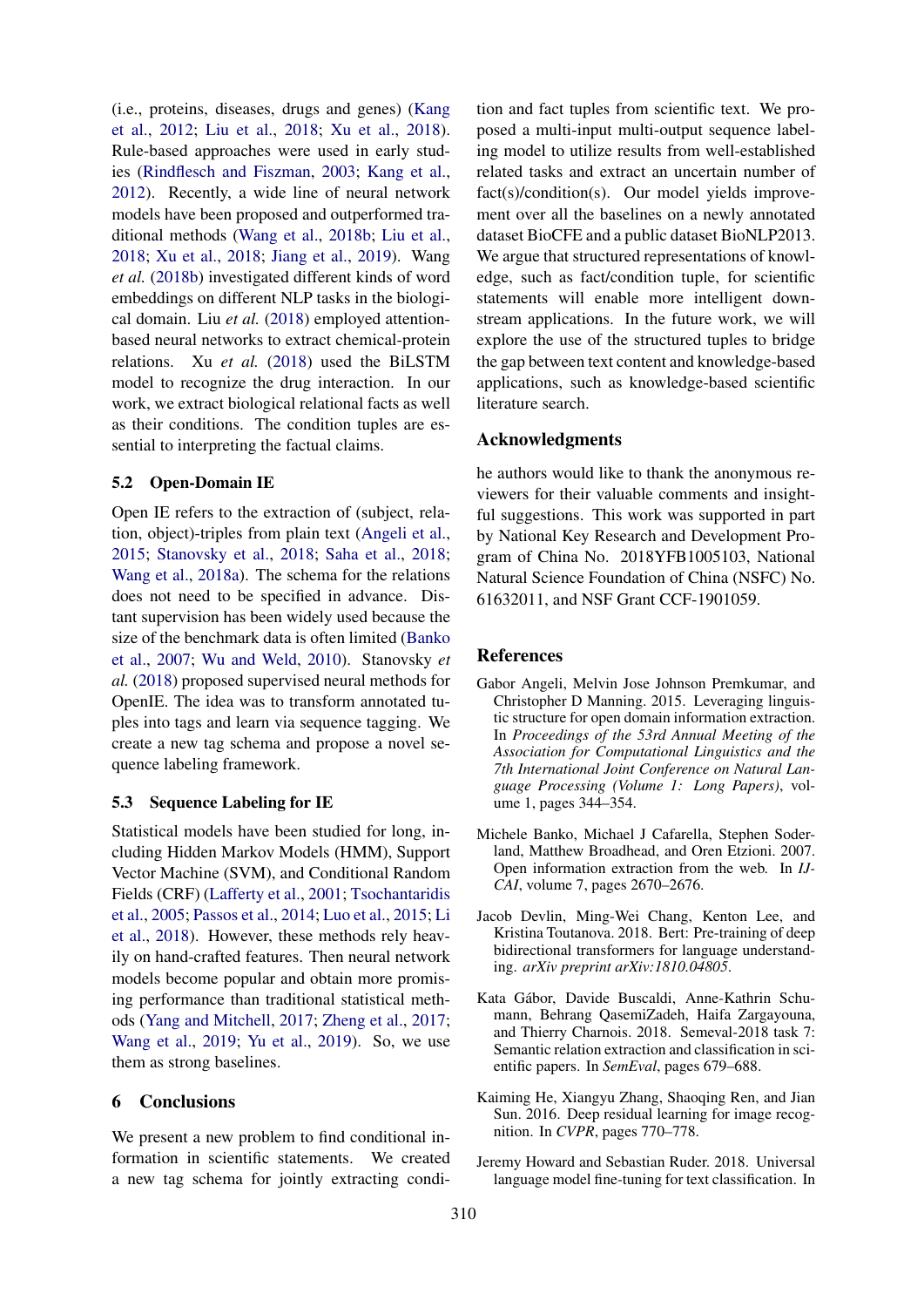*Proceedings of the 56th Annual Meeting of the Association for Computational Linguistics (Volume 1: Long Papers)*, volume 1, pages 328–339.

- <span id="page-9-5"></span>Meng Jiang, Jingbo Shang, Taylor Cassidy, Xiang Ren, Lance M Kaplan, Timothy P Hanratty, and Jiawei Han. 2017. Metapad: Meta pattern discovery from massive text corpora. In *Proceedings of the 23rd ACM SIGKDD International Conference on Knowledge Discovery and Data Mining*, pages 877–886. ACM.
- <span id="page-9-16"></span>Tianwen Jiang, Tong Zhao, Bing Qin, Ting Liu, Nitesh V Chawla, and Meng Jiang. 2019. The role of "condition": A novel scientific knowledge graph representation and construction model. In *Proceedings of the 25th ACM SIGKDD International Conference on Knowledge Discovery & Data Mining*, pages 1634–1642. ACM.
- <span id="page-9-13"></span>Ning Kang, Bharat Singh, Zubair Afzal, Erik M van Mulligen, and Jan A Kors. 2012. Using rule-based natural language processing to improve disease normalization in biomedical text. *Journal of the American Medical Informatics Association*, 20(5):876– 881.
- <span id="page-9-3"></span>Matthieu Labeau, Kevin Löser, and Alexandre Allauzen. 2015. Non-lexical neural architecture for fine-grained pos tagging. In *Proceedings of the 2015 Conference on Empirical Methods in Natural Language Processing*, pages 232–237.
- <span id="page-9-10"></span>John Lafferty, Andrew McCallum, and Fernando CN Pereira. 2001. Conditional random fields: Probabilistic models for segmenting and labeling sequence data.
- <span id="page-9-20"></span>Qi Li, Meng Jiang, Xikun Zhang, Meng Qu, Timothy P Hanratty, Jing Gao, and Jiawei Han. 2018. Truepie: Discovering reliable patterns in pattern-based information extraction. In *Proceedings of the 24th ACM SIGKDD International Conference on Knowledge Discovery & Data Mining*, pages 1675–1684. ACM.
- <span id="page-9-14"></span>Sijia Liu, Feichen Shen, Ravikumar Komandur Elayavilli, Yanshan Wang, Majid Rastegar-Mojarad, Vipin Chaudhary, and Hongfang Liu. 2018. Extracting chemical–protein relations using attention-based neural networks. *Database*, 2018:bay102.
- <span id="page-9-4"></span>Yi Luan, Luheng He, Mari Ostendorf, and Hannaneh Hajishirzi. 2018. Multi-task identification of entities, relations, and coreferencefor scientific knowledge graph construction. In *Proc. Conf. Empirical Methods Natural Language Process. (EMNLP)*.
- <span id="page-9-12"></span>Yi Luan, Mari Ostendorf, and Hannaneh Hajishirzi. 2017. Scientific information extraction with semisupervised neural tagging. In *Proceedings of the 2017 Conference on Empirical Methods in Natural Language Processing*, pages 2641–2651, Copenhagen, Denmark. Association for Computational Linguistics.
- <span id="page-9-19"></span>Gang Luo, Xiaojiang Huang, Chin-Yew Lin, and Zaiqing Nie. 2015. Joint entity recognition and disambiguation. In *Proceedings of the 2015 Conference on Empirical Methods in Natural Language Processing*, pages 879–888.
- <span id="page-9-0"></span>David L Miller. 1947. The nature of scientific statements. *Philosophy of Science*, 14(3):219–223.
- <span id="page-9-8"></span>Claire Nedellec, Robert Bossy, Jin-Dong Kim, Jung- ´ Jae Kim, Tomoko Ohta, Sampo Pyysalo, and Pierre Zweigenbaum. 2013. [Overview of bionlp shared](http://aclweb.org/anthology/W13-2001) [task 2013.](http://aclweb.org/anthology/W13-2001) In *Proceedings of the BioNLP Shared Task 2013 Workshop*, pages 1–7. Association for Computational Linguistics.
- <span id="page-9-18"></span>Alexandre Passos, Vineet Kumar, and Andrew Mc-Callum. 2014. Lexicon infused phrase embeddings for named entity resolution. *arXiv preprint arXiv:1404.5367*.
- <span id="page-9-11"></span>Jeffrey Pennington, Richard Socher, and Christopher Manning. 2014. Glove: Global vectors for word representation. In *EMNLP*, pages 1532–1543.
- <span id="page-9-15"></span>Thomas C Rindflesch and Marcelo Fiszman. 2003. The interaction of domain knowledge and linguistic structure in natural language processing: interpreting hypernymic propositions in biomedical text. *Journal of biomedical informatics*, 36(6):462–477.
- <span id="page-9-17"></span>Swarnadeep Saha et al. 2018. Open information extraction from conjunctive sentences. In *COLING*, pages 2288–2299.
- <span id="page-9-6"></span>Jingbo Shang, Jialu Liu, Meng Jiang, Xiang Ren, Clare R Voss, and Jiawei Han. 2018. Automated phrase mining from massive text corpora. *IEEE Transactions on Knowledge and Data Engineering*, 30(10):1825–1837.
- <span id="page-9-2"></span>Gabriel Stanovsky, Julian Michael, Luke Zettlemoyer, and Ido Dagan. 2018. Supervised open information extraction. In *Proceedings of the 2018 Conference of the North American Chapter of the Association for Computational Linguistics: Human Language Technologies, Volume 1 (Long Papers)*, volume 1, pages 885–895.
- <span id="page-9-1"></span>Victor N Tomilin, Alena L Cherezova, Yuri A Negulyaev, and Svetlana B Semenova. 2016. Trpv5/v6 channels mediate ca2+ influx in jurkat t cells under the control of extracellular ph. *Journal of cellular biochemistry*, 117(1):197–206.
- <span id="page-9-9"></span>Ioannis Tsochantaridis, Thorsten Joachims, Thomas Hofmann, and Yasemin Altun. 2005. Large margin methods for structured and interdependent output variables. *Journal of machine learning research*, 6(Sep):1453–1484.
- <span id="page-9-7"></span>Xuan Wang, Yu Zhang, Qi Li, Yinyin Chen, and Jiawei Han. 2018a. Open information extraction with meta-pattern discovery in biomedical literature. In *Proceedings of the 2018 ACM International Conference on Bioinformatics, Computational Biology, and Health Informatics*, pages 291–300. ACM.